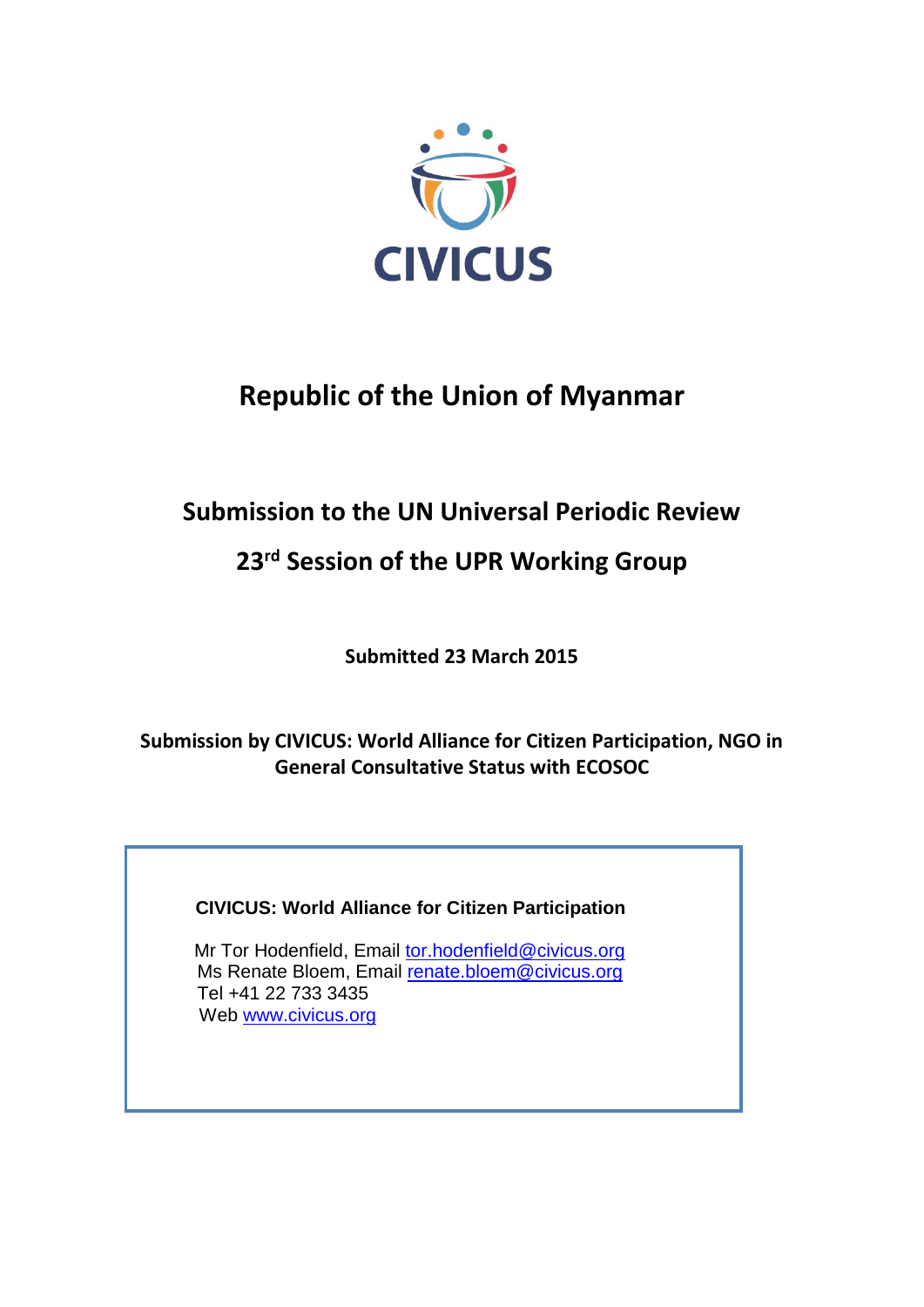# **1. (A) Introduction**

- **1.1** CIVICUS: World Alliance for Citizen Participation is an international movement with members in more than 100 countries worldwide. Established in 1993, CIVICUS nurtures the foundation, growth and protection of citizen action throughout the world, especially in areas where participatory democracy and citizen's freedom of association are threatened.
- **1.2** In this document, CIVICUS outlines urgent concerns related to the environment in which civil society activists and human rights defenders operate in the Republic of the Union of Myanmar, and discuss threats faced in the exercise of the freedoms of expression, association and assembly.
- **1.3** CIVICUS is concerned by legislative and extra-legal measures taken by the Government of Myanmar to curtail the legitimate work of civil society organizations (CSOs), in an apparent attempt to suppress criticism and pluralistic debate on government policy.
- **1.4** CIVICUS is also greatly concerned by ongoing legal and policy restrictions on the free exercise of the right to freedom of assembly as well as unwarranted use of excessive force and arbitrary arrest to disperse and discourage nonviolent demonstrations.
	- In Section B, CIVICUS highlights concerns related to the freedom of association and restrictions on civil society activities.
	- In Section C, CIVICUS highlights concerns regarding the freedom of assembly.
	- In Section D, CIVICUS expresses concerns involving harassment and arbitrary detention of human rights defenders.
	- In Section E, CIVICUS makes a number of recommendations to address the concerns listed.

## **2. (B) Restrictions on freedom of association and impediments to civil society activities**

**2.1** Paragraph 354 of the 2008 Constitution guarantees the right to freedom of association and organizations.<sup>1</sup> Furthermore, article 22 of the International Covenant on Civil and Political Rights (ICCPR), to which Myanmar is party, also safeguards the right to freedom of association. Since the repeal of the highly restrictive 1988 Association Act in 2014, the government has taken a number of progressive steps to create an enabling legal environment for nongovernmental organizations (NGOs) to operate without undue interference in line with international human rights standards governing the right to freedom of association. However, while several draconian and disproportionate restrictions have been removed, NGOs operating in Myanmar continue to face unwarranted restrictions under the Association Registration Law signed by President Thein Sein in July 2014.

**<sup>.</sup>** <sup>1</sup> Constitution of the Republic of the Union of Myanmar (2008): [http://www.burmalibrary.org/docs5/Myanmar\\_Constitution-2008-en.pdf](http://www.burmalibrary.org/docs5/Myanmar_Constitution-2008-en.pdf)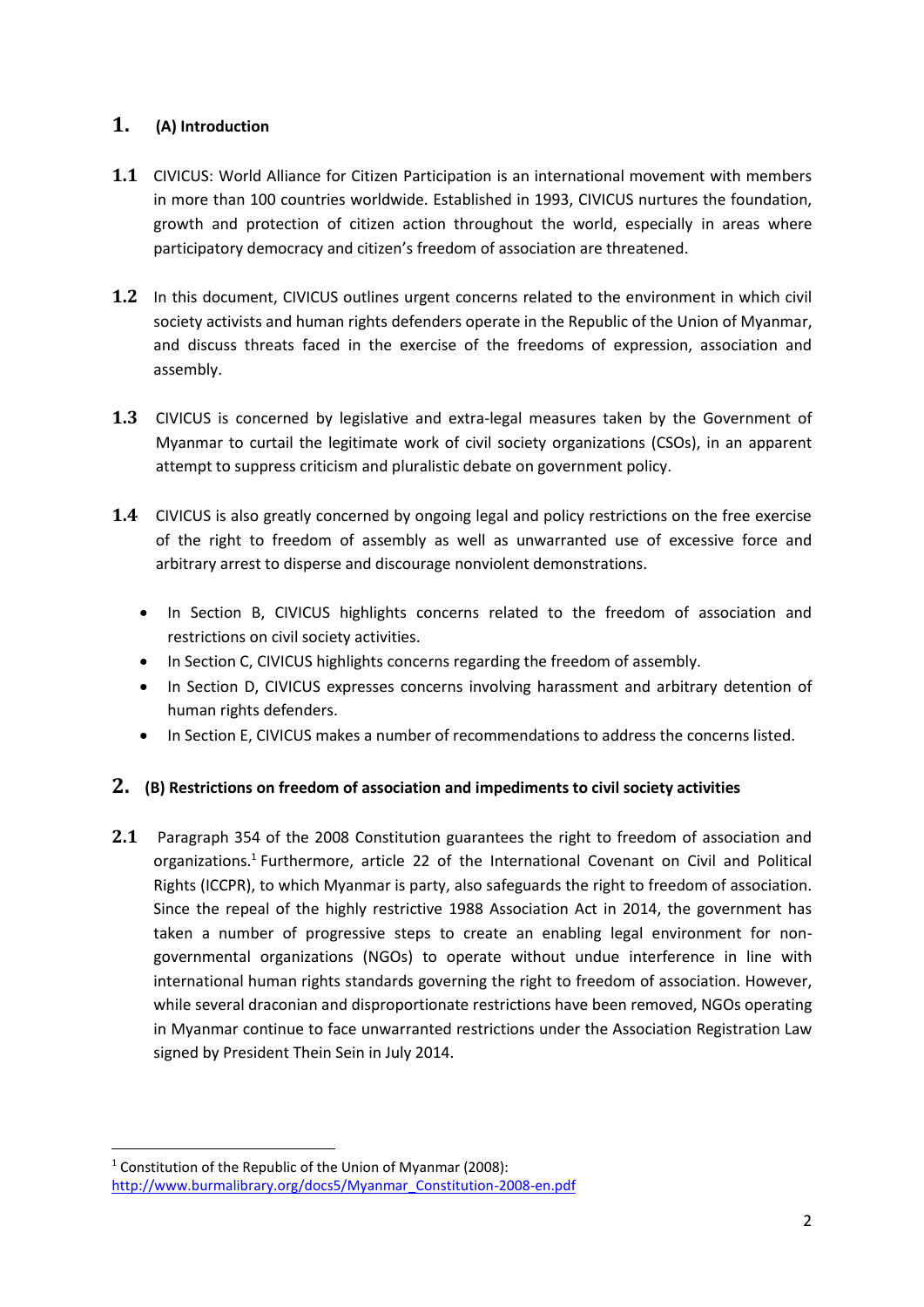- **2.2** Of principle concern for national NGOs are provisions under the Association Registration Law which endow government authorities with excessive discretion to deny registration to NGOs on vague and unspecified grounds. Specifically, Chapter IV (Registration of Local Organizations) of the law permits the Union Registration committee – the government entity mandated to facilitate the registration of organizations  $-$  to decline the application of an NGO for "damaging the Rule of law and State Security." Such provisions are insufficiently precise and allow for subjective and discriminatory interpretation of the law when considering the applications on NGOs. Moreover, as adequate protections already exist under Myanmar's Penal Code against extra-legal activities of associations and individuals, this article places excessive and redundant restrictions on the activities of NGOs in the country.<sup>2</sup>
- **2.3** In addition, under the Association Registration Law, organizations are subjected to arbitrary limitations on the geographical orientation of their operations. Under Chapter VII of the law, organizations which register in specific localities are prohibited from working outside of their officially designated jurisdictions. Provisions, including those under Chapter VI stipulating that "An organization registered in District Registration Committee can operate in respective district territory" severely limit the right to freedom of movement and association for NGOs.<sup>3</sup>

### **3. (C) Concerns regarding freedom of assembly**

- **3.1** Paragraph 354 of the 2008 Constitution guarantees the right to assemble peacefully. Furthermore, article 21 of the International Covenant on Civil and Political Rights (ICCPR), to which Myanmar is party, also guarantees the freedom of peaceful assembly. Nonetheless, while the government has taken several legal measures to address restrictions on the right to peaceful protest under the widely criticised Peaceful Assembly and Peaceful Procession Act (2011), severe legal impediments to this right persist. Moreover, security officials continue to subject peaceful demonstrators and organizers to harassment, judicial persecution and excessive and deadly force, gravely subverting the right to freedom of assembly.<sup>4</sup>
- **3.2** In December 2011, the government adopted the Peaceful Assembly and Peaceful Procession Act, affording greater protections to peaceful assemblies. However, in light of the substantial deficits and unwarranted restrictions contained in the law, the Parliament adopted amendments to the Act in June 2014 (Law No. 26/2014). Despite the laudable efforts to engage civil society actors to address the shortcomings of the law, several provisions of the law retain unjustifiable limitations on holding demonstrations and allow for excessive criminal penalties for noncompliance. <sup>5</sup>
- **3.3** While the 2014 amendments to Peaceful Assembly and Peaceful Procession Act remove the authorities' competence to "deny" requests from persons or groups to hold a demonstration, the law retains several unwarranted provisions requiring them to seek the "approval" to hold

 $\overline{\phantom{a}}$ <sup>2</sup> Association Registration Law: [http://www.burmalibrary.org/docs19/2014-07-18-](http://www.burmalibrary.org/docs19/2014-07-18-Law_Relating_to_Registration_of_Organizations_31-bu.pdf)

Law Relating to Registration of Organizations 31-bu.pdf

<sup>&</sup>lt;sup>3</sup> Ibid

<sup>4</sup> Constitution of the Republic of the Union of Myanmar (2008):

[http://www.burmalibrary.org/docs5/Myanmar\\_Constitution-2008-en.pdf](http://www.burmalibrary.org/docs5/Myanmar_Constitution-2008-en.pdf)

<sup>&</sup>lt;sup>5</sup> Law No. 26/2014 http://www.article19.org/data/files/medialibrary/37666/14-08-01-LA-myanmarassembly.pdf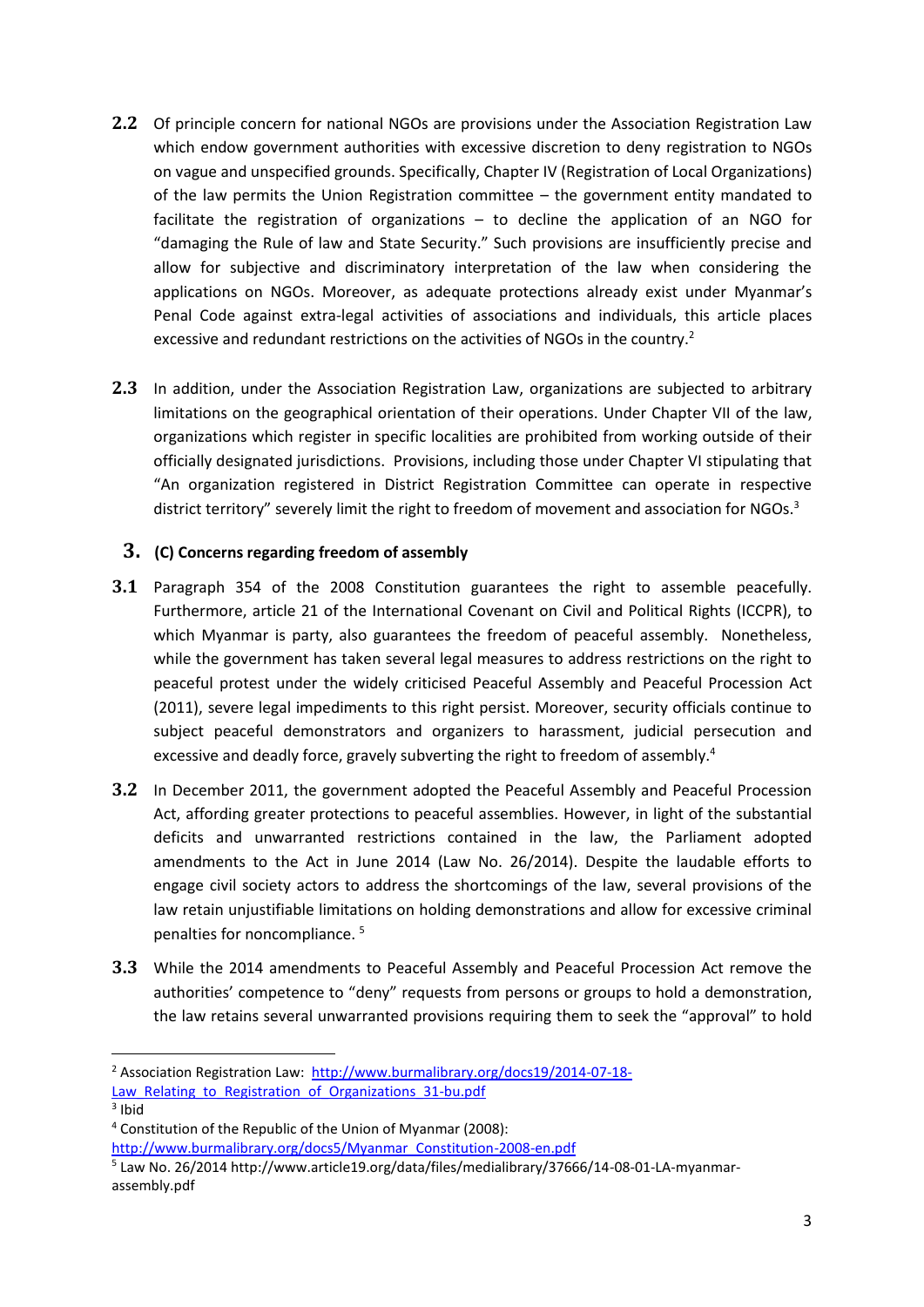protests. Under Article 4 of the law, individuals or groups which request to hold a demonstration most stipulate the "topic" and "purpose" of the assembly and the "chants" that are anticipated to be used during it. Additionally, article 4 specifies that applicants secure approval from the authorities at least 5 days in advance of the proposed activity. Such requirements are incompatible with international best practice which recommends simple notification within 48 hours for larger protests and also prevents the possibility of spontaneous protests which are not deemed to disrupt public order. <sup>6</sup>

- **3.4** Article 12 of the law also places several cumbersome and unjustifiable restrictions on the activities of individuals involved in protests. Particularly, the law states that individuals "must not obstruct or disturb vehicles, pedestrians, and people." This article further prohibits protestors from "spread[ing] rumors or incorrect information." Finally, the laws places arbitrary proscriptions on recit[ing] or shout[ing] chants other than the ones approved." Such limitations found in the Peaceful Assembly and Peaceful Procession Act impose illegitimate and disproportionate responsibilities on peaceful demonstrators and provide the authorities with excessive powers to disperse peaceful protestors.<sup>7</sup>
- **3.5** Persons who breach these and other provisions of the law can also be subjected to disproportionate custodial sentences. Under article 18, persons who hold an assembly without permission may receive six months imprisonment and/or a fine of up to 30,000 Kyat (Approx. 30 USD). Moreover, according to article 19 of law, persons that contravene article 12 face up to 3 months imprisonment and a fine of 10,000 Kyat (Approx. 10 USD). Such draconian sentences unjustifiably criminalize the right to freedom of expression and act as a severe deterrent to participating in peaceful assemblies. <sup>8</sup>
- **3.6** In 2014 alone, scores of protestors and demonstrators from several different localities across the country were detained and charged for violating provisions of the Peaceful Assembly and Peaceful Procession Act. For example, on 31 December 2014, land rights activist Tin Tun Aung was sentenced to one month in prison for contravening the Peaceful Assembly and Peaceful Procession Act in Magwe Region. Moreover, on December 22, 2014, 14 people near Rangoon's Town Hall, who were involved in a two-week protest against forced evictions, were arrested and charged under the Peaceful Assembly Law and under the Penal Code for 'obstructing the sidewalk'. While they were released on bail their case remains ongoing.  $9$
- **3.7** Since Myanmar's first examination under the UPR in November 2011, security forces have continued to use excessive, indiscriminate and even deadly force to disrupt and disperse public protests. Most recently, on 10 March 2015, police utilized unnecessary force to violently disperse an estimated 200 student demonstrators and supporters near the town of Letpadan in the Pegu region. Nearly 150 protestors, who had gathered to protest against an oppressive education bill, were reportedly severely beaten or arrested during the protest.  $^{10}$

 $\overline{\phantom{a}}$ 

<sup>6</sup> Ibid

<sup>7</sup> Ibid

<sup>8</sup> 2014 prison census - Burma:<http://www.refworld.org/docid/5498051515.html>

<sup>9</sup> Myanmar police crack down on student protesters 10 March 2012:

<http://www.aljazeera.com/news/2015/03/myanmar-police-crack-student-protesters-150310123609713.html> <sup>10</sup> Violent Standoff Continues at Myanmar Mine Protest [http://www.voanews.com/content/violent-standoff](http://www.voanews.com/content/violent-standoff-continues-at-myanmar-mine-protest/2570915.html)[continues-at-myanmar-mine-protest/2570915.html](http://www.voanews.com/content/violent-standoff-continues-at-myanmar-mine-protest/2570915.html)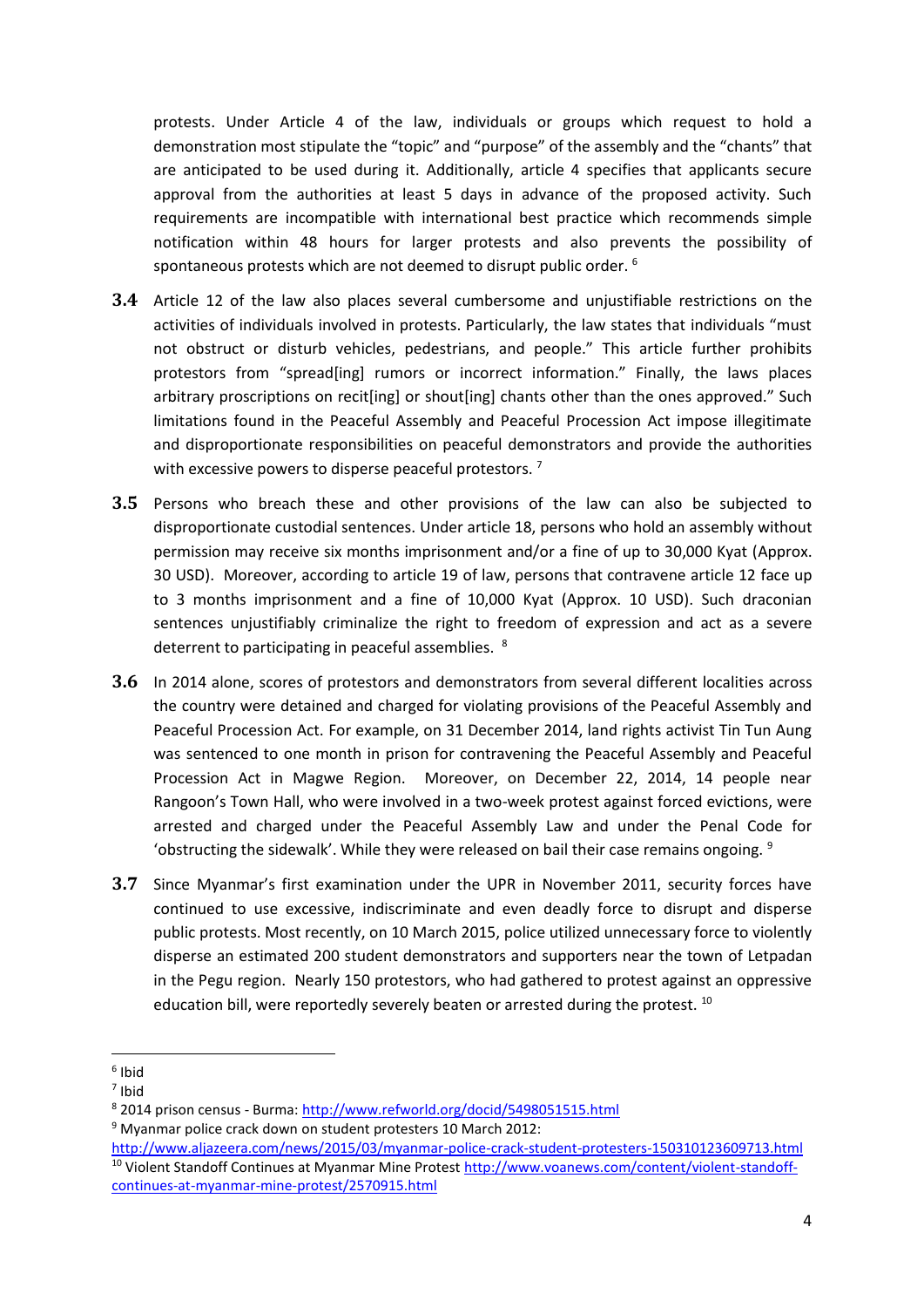**3.8** On 22 December 2014, security officials killed one protestor and injured at least 20 more near the Letpadaung copper mine in central Myanmar. The protestors, most of who were from the surrounding Monywa village, have been engaged in a long term dispute with the government and the China-associated mine company to secure adequate compensation for their removal from the land adjoining the mine. This is not the first time protestors in opposition to Letpadaung mine have been subjected to excessive force for their exercising their legitimate rights. On 29 November 2012, more than 100 persons, including monks and local villagers, were injured when security forces raided camps established by protestors near Letpadaung  $mine<sup>11</sup>$ 

# **4. (D) Concerns involving harassment, intimidation and attacks against human rights defenders, journalist s and civil society activists**

- **4.1** Article 12 of the UN Declaration on Human Rights Defenders mandates States to take necessary measures to ensure protection to human rights defenders. The ICCPR guarantees the freedoms of expression, association and assembly. It is a matter of deep concern that human rights defenders engaged in legitimate activity continue to be subjected to reprisals by state officials. A number of human rights defenders exposing human rights violations or advocating on sensitive topics have been arrested and detained to prevent them from continuing their work under widely criticised provisions of the Penal Code and the 1923 Official Secrets Act introduced by colonial authorities. The legislation, which severely restricts freedom of expression, has had a chilling effect on independent dissent and civil society activism in the country.
- **4.2** While President Thein Sein has overseen the release of an estimated 3,000 political prisoners since being elected in March 2011, dozens of human rights defenders, peaceful protestors and other political activists remain imprisoned. In addition, in 2014, the authorities continued to invoke a number of antiquated and restrictive laws to imprison and silence HRDs.
- **4.3** Of critical concern is the government's routine use of Section 505(b) of Myanmar's Penal Code to silence the legitimate activities of peaceful human rights defenders. Under the law, individuals can be imprisoned for "making, publishing or circulating information which may cause public fear or alarm, and which may incite people to commit offences against the State or against the public tranquillity".<sup>12</sup>
- **4.4** Recently, on 30 October 2014, Ko Htin Kyaw and Naung Naung, of prominent civil society organization, the Movement for Democracy Current Force (MDCF), were sentenced under Section 505(b) of the Penal Code in Yangon. Both activists were sentenced to over two years in

**.** 

<http://www.theguardian.com/world/2012/nov/29/burma-mine-protest-letpadaung>

<sup>&</sup>lt;sup>11</sup> Burmese troops crack down on mine protest before Aung San Suu Kyi visit

<sup>12</sup> Myanmar Penal Code. [http://www.burmalibrary.org/docs6/MYANMAR\\_PENAL\\_CODE-corr.1.pdf](http://www.burmalibrary.org/docs6/MYANMAR_PENAL_CODE-corr.1.pdf)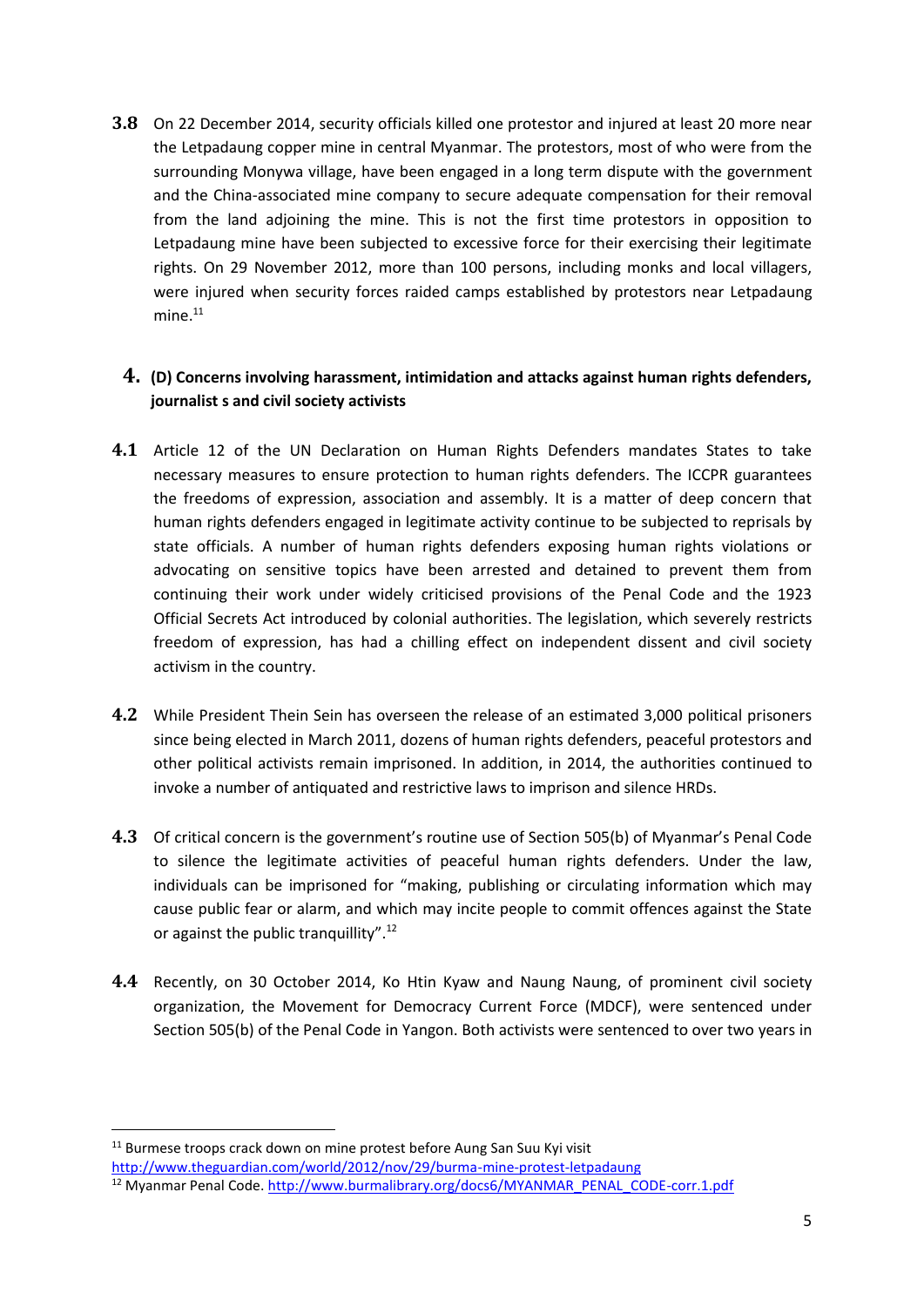prison for sharing letters and leaflets about the election of an interim government in Myanmar.<sup>13</sup>

- **4.5** The Official Secrets Act (1923) was also regularly employed by the government in 2014 to harass and persecute human rights defenders. Section 5 of the law criminalizes the "possession, control, receipt or communication of any document or information, the disclosure of which is likely to affect the sovereignty and integrity of the state or friendly relations with foreign states or otherwise prejudicial to the safety of the state." Such over broad provisions endow the government with wide discretion to deem government information as secret and worryingly continues to be used to prevent journalists and other HRDs from disseminating information critical of the government.<sup>14</sup>
- **4.6** In February 2014, four journalists and the CEO of daily newspaper Unity Journal, were arrested and charged under the Official Secrets Act (1923) for publishing a story on 25 January on a undisclosed chemical weapons plant allegedly being constructed in central Myanmar's Pauk township. On 10 July 2014, the five journalists, including Yazar Soe, Sithu Soe, Lu Maw Naing and Paing Thet Kyaw, were sentenced to 10 years in prison. While their sentences were reduced to seven years upon appeal in October 2014, the conviction and sentencing of the journalists represents a flagrant violation of the rights to freedom of expression and association.<sup>15</sup>

#### **5. (F) Recommendations to the Republic of the Union of Myanmar**

CIVICUS calls on the Government of the Republic of the Union of Myanmar to create an enabling environment for civil society to operate, in accordance with the rights ensured by the ICCPR and the UN Declaration on Human Rights Defenders. At a minimum, the following conditions should be guaranteed: freedom of association, freedom of expression, the right to operate free from unwarranted state interference, the right to communicate and cooperate, the right to seek and secure funding and the state's duty to protect. In light of this, the following specific recommendations are made:

#### **5.1 Regarding restrictions on the freedom of association**

 $\overline{\phantom{a}}$ 

 The Association Registration Law should be suitably amended to guarantee that undue restrictions on freedom of association are removed;

<sup>&</sup>lt;sup>13</sup> Prominent Myanmar activist group left leaderless[. http://www.ucanews.com/news/prominent-myanmar](http://www.ucanews.com/news/prominent-myanmar-activist-group-left-leaderless/71906)[activist-group-left-leaderless/71906](http://www.ucanews.com/news/prominent-myanmar-activist-group-left-leaderless/71906)

<sup>&</sup>lt;sup>14</sup>The Official secrets Act:<http://www.icnl.org/research/library/files/Myanmar/secrets.pdf>

 $15$  Myanmar journalists on trial for reporting alleged chemical weapons factory: <http://www.reuters.com/article/2014/02/16/us-myanmar-journalists-idUSBREA1F03D20140216>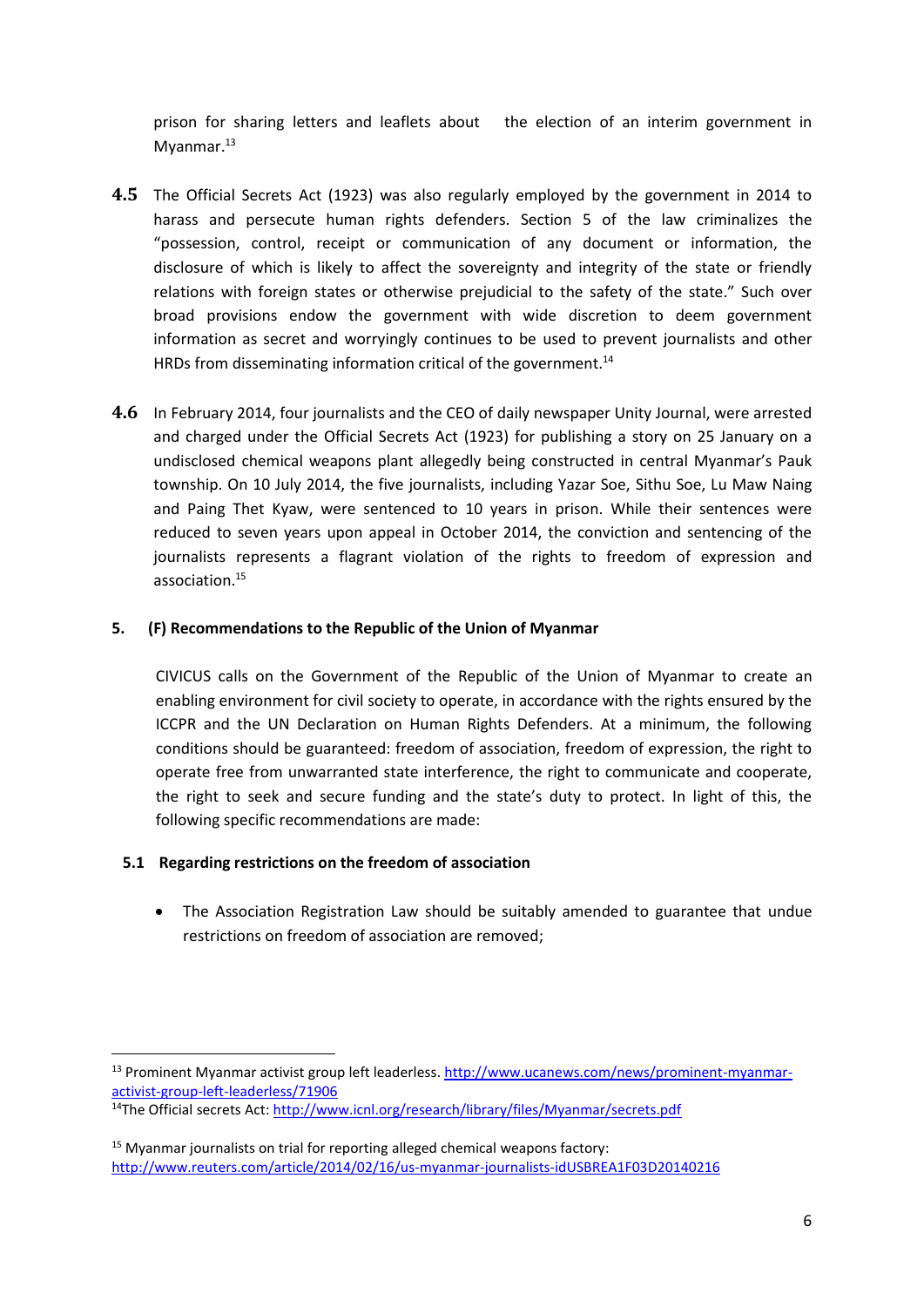- Chapter IV (Registration of Local Organizations) of the Association Registration Law which endows government authorities with excessive discretion to deny registration to NGOs on vague and unspecified grounds. Specifically, should be suitably amended;
- Chapter VII of the law, prohibits NGOs from working outside of their officially designated jurisdictions, should be duly amended.

### **5.2 Regarding restrictions on freedom of assembly**

- The Peaceful Assembly and Peaceful Procession Act should be suitably amended to ensure that freedom of assembly is respected without undue interference;
- Release and drop the charges against all persons unlawfully imprisoned for exercising their right to freedom of peaceful assembly;
- Recourse to judicial review and effective remedy should be provided, including compensation, in cases of unlawful denial of the right to freedom of assembly by state authorities;
- Security forces in charge of crowd control should be equipped with non-lethal weapons and provided training across the board on humane means of crowd control as well as on the UN Basic Principles on the Use of Force and Firearms;
- The use of excessive force in the dispersal of protests should be publically condemned and a formal investigation into such instances should be launched.

#### **5.3 Regarding the arbitrary detention and harassment of civil society activists**

- Civil society members, journalists and human rights defenders should be provided a safe and secure environment to carry out their work. All instances of violations of their rights should be independently investigated;
- The authorities should release all persons arbitrary detained for exercising their legitimate rights to freedom of expression, association, assembly and movement;
- The Republic of the Union of Myanmar should investigate and bring to justice perpetrators of violence against human rights defenders in the country;
- Investigations currently suspended into attacks, harassment and intimidation of activists should be re-launched;
- Initiate the process of repeal or amendment of legalisation and decrees which unwarrantedly restrict the legitimate work of human rights defenders;
- Specifically, the government should revise the Penal Code, including Section 505(b), to ensure that it cannot be used as a pretext to arrest or harass HRDs;